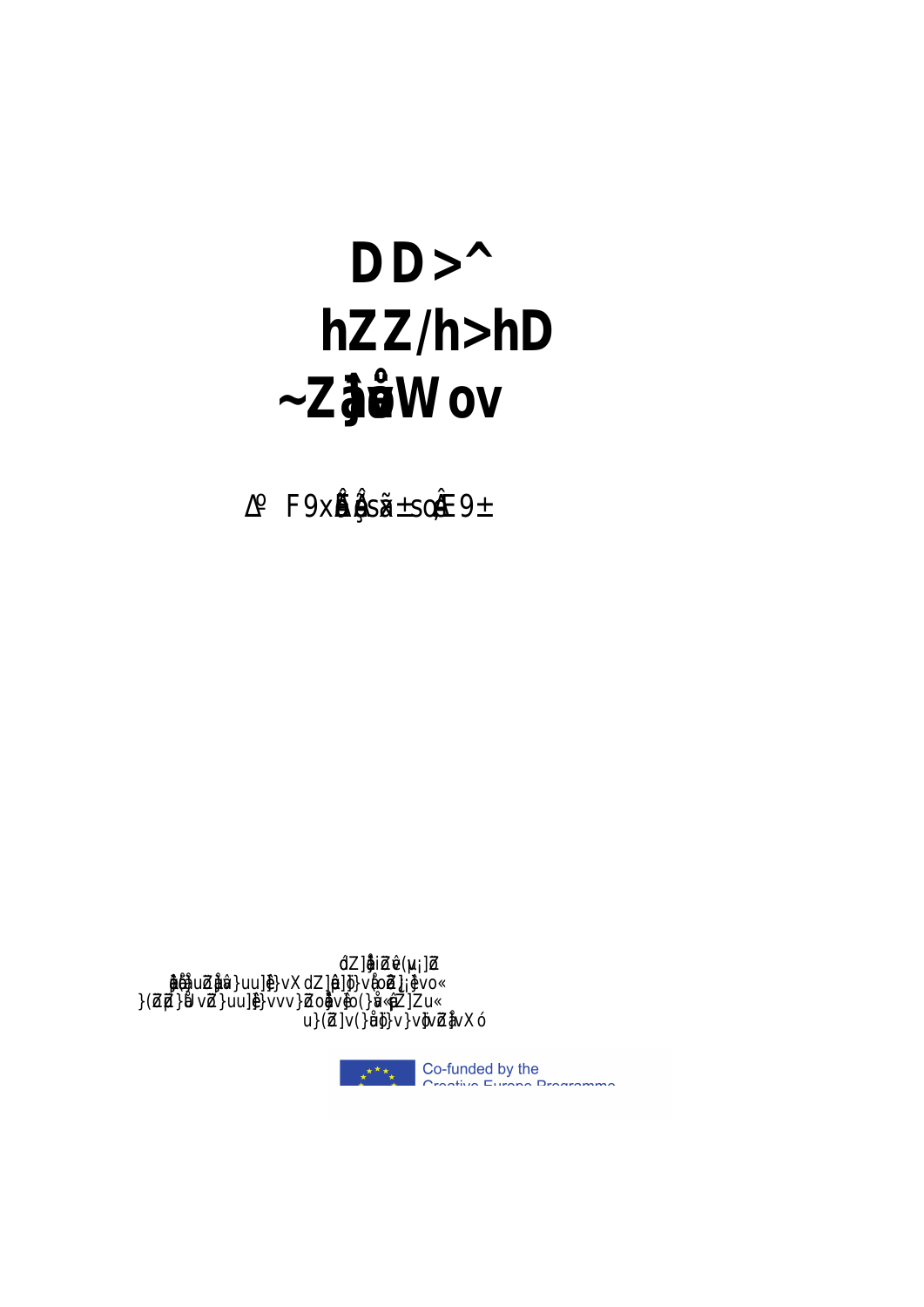# **MAM LABS CURRICULUM (Report and Plan) IAB**

### **LABS CURRICULUM INDICATIVE CONTENT (from website pro-forma)**

The Art Incubator is aimed for all **independent theatre makers, be it individual artists or collectives (companies)**, in the field of contemporary movement-based theatre practices (such as physical theatre, mime, improvisational theatre and other forms with a strong relation to the body and movement) and it consist of 3 Labs in three cities: Galway, Rijeka and Targu Mures during 2019.

The Art Incubator is in three parts corresponding to the above mentioned Labs.

# **1. Galway - Digital Practices**

The first session of the Art Incubator will focus on digital practices, both from a business point of view and an artistic point of view.

As part of the Galway Lab, participants will explore the potential of digital technologies and media in their practice, in how they communicate with audiences, and in how they collaborate with other artists.

The lab will offer participants the opportunity to engage critically, conceptually and through hands-on approaches with interactive digital technologies that respond to, and integrate with, the human body. Using both sensor technologies and VR technologies, this lab will explore the implications of this shift from audience-member to participant and opportunities it offers artists to design new types of movement / physical theatre experiences.

Participants will also explore the opportunities digital media offer to extend their audience reach, and the types of experiences they can offer audiences. The concept of the 'remote audience' will be discussed in the context of theatre as a 'live' medium. Digital media experts will offer insights into various aspects of audience development through online media, including blogging, live-streaming (e.g. Facebook Live), and understanding social media analytics.

# **2. Rijeka - Site Specific and audience outreach**

The second session of the Art Incubator will focus on the topic of site-specific theatre and progressive audience outreach practices in theatre, specifically on the topic of public space and urban locations as places for artistic intervention, exploration and work, communicating with citizens and encouraging direct interaction between theatre/performing artists and audiences.

Within artistic element of the Art Incubator in Rijeka public spaces will be explored as site-specific theatre locations, places for artistic interventions, installations, community art works and other possible forms of contemporary theatre and performing arts practices.

In collaboration with expert historian of Rijeka who will lead a study visit on several Rijeka's locations and with the cultural expert on audience development, artists will be developing their projects inside of the frame of specific locations in Rijeka that have a strong meaning for the community either past, present and/or future. This topic of public space(s) is related to Rijeka 2020 programme that encourages progressive audience development practices by proposing vision where "urban areas become spaces where artistic projects are created in collaboration with the local community" and that selects artistic works created and presented within Rijeka 2020 within the matrix that "asks about audiences and inclusion, it encourages performances in unconventional and public spaces…".

### **3. Targu Mures - Positioning Non-Institutionalised Theatre practices in a Critical Journalistic and Business Context**

This Art Incubator Session is dedicated to the topics of communication, business and fundraising skills. Many times artists find it difficult to talk about their work, which sometimes results in interviews or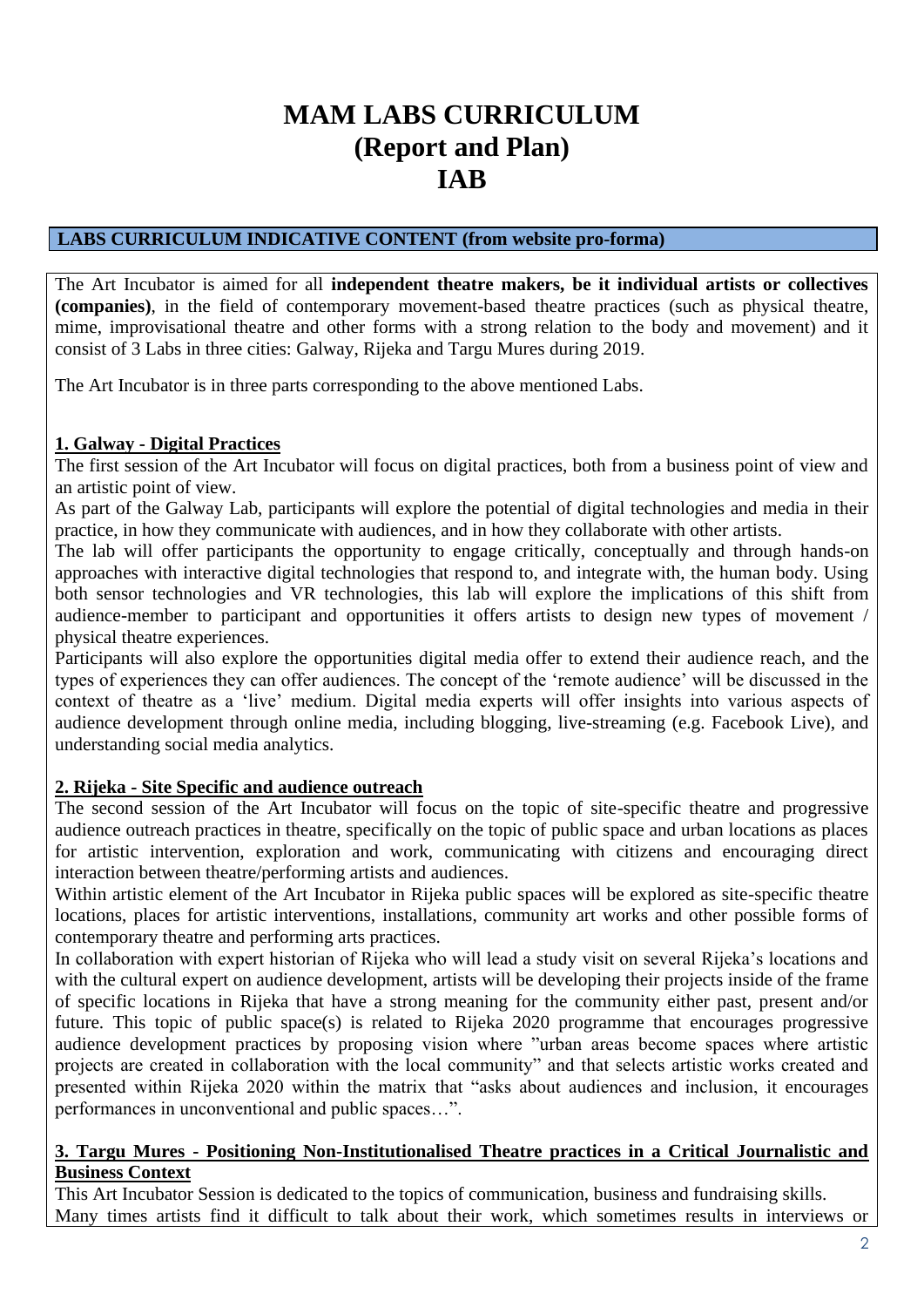performance presentations filled with

platitudes. Considering this, it may be difficult for independent theatre-makers or collectives to promote their artistic work, to gain finances

and further to market the performance for the audiences.

Therefore the Art Incubator session is dedicated to presenting a multi-perspective approach to talking about the artistic product, considering ways of 'translating' the artistic universe into words, using some tools from the area of theatre criticism, journalism or aesthetics.

The Aim of the session is to develop the participants' skills of communication about their artistic products, promoting their performances on the market and creating a relationship with their potential and existing audience.

At the same time product 'storytelling' will be considered from the point of view of many different audiences and assessed from the

business and management perspective, accompanied with tips and tricks from cultural management professionals.

| RATIONALE BEHIND LABS CURRICULUM                                                                                                                                                                                                                                                                                                                                                                                                                                                                         |                                                                                                                                                                                                                                                                                                                                                                                                                                                                                                                                                                                                                      |
|----------------------------------------------------------------------------------------------------------------------------------------------------------------------------------------------------------------------------------------------------------------------------------------------------------------------------------------------------------------------------------------------------------------------------------------------------------------------------------------------------------|----------------------------------------------------------------------------------------------------------------------------------------------------------------------------------------------------------------------------------------------------------------------------------------------------------------------------------------------------------------------------------------------------------------------------------------------------------------------------------------------------------------------------------------------------------------------------------------------------------------------|
| Rationale behind the Labs Curriculum.<br>Include:<br>The programme outline - How does the<br>programme link to artistic, research, network<br>and fundraising activities of the participants?<br>How does the programme complement the<br>$\bullet$<br>existing portfolio<br>How is global engagement/internationalism<br>$\bullet$<br>addressed?<br>Industry<br>information<br>employment<br>and<br>destinations.<br>What<br>opportunities<br>$\sqrt{2}$<br>connections already exist with employers in | The three Art incubator Labs are proposed as an<br>intensive, physical residency experience for mid-<br>career international professional practitioners who<br>wish to transition to the next stage of their career<br>through a rigorous and structured investigation of<br>their own practise.<br>The Labs are designed to provide their participant<br>artists with an understanding of, and the ability to<br>work within, international performing arts practice.<br>It is designed specifically to respond to and to<br>capitalise on the international nature of the Make a<br>Move Project and its partners. |
| this subject area?                                                                                                                                                                                                                                                                                                                                                                                                                                                                                       | Key to the success of the programme, and intrinsic<br>to the content of the different areas of the Labs, are:<br>a) Selected experienced working international<br>performing artists - selected after international and<br>national calls - wishing to enhance their practice<br>frameworks/contexts<br>academic<br>through<br>and<br>international sharing practice from a range of<br>different performance disciplines and;                                                                                                                                                                                       |
|                                                                                                                                                                                                                                                                                                                                                                                                                                                                                                          | b) Selected experienced, working international<br>performing artists from across as broad a number of<br>appropriate subject/technique disciplines as possible<br>for example Actors, Directors, Scriptwriters,<br>Dancers, Choreographers, involved in Movement-<br>based Performance and Production.                                                                                                                                                                                                                                                                                                               |
|                                                                                                                                                                                                                                                                                                                                                                                                                                                                                                          | For this reason:<br>1. The Labs curriculum is designed<br>to<br>complement the existing portfolio of the<br>selected artist in that it has a multi and                                                                                                                                                                                                                                                                                                                                                                                                                                                               |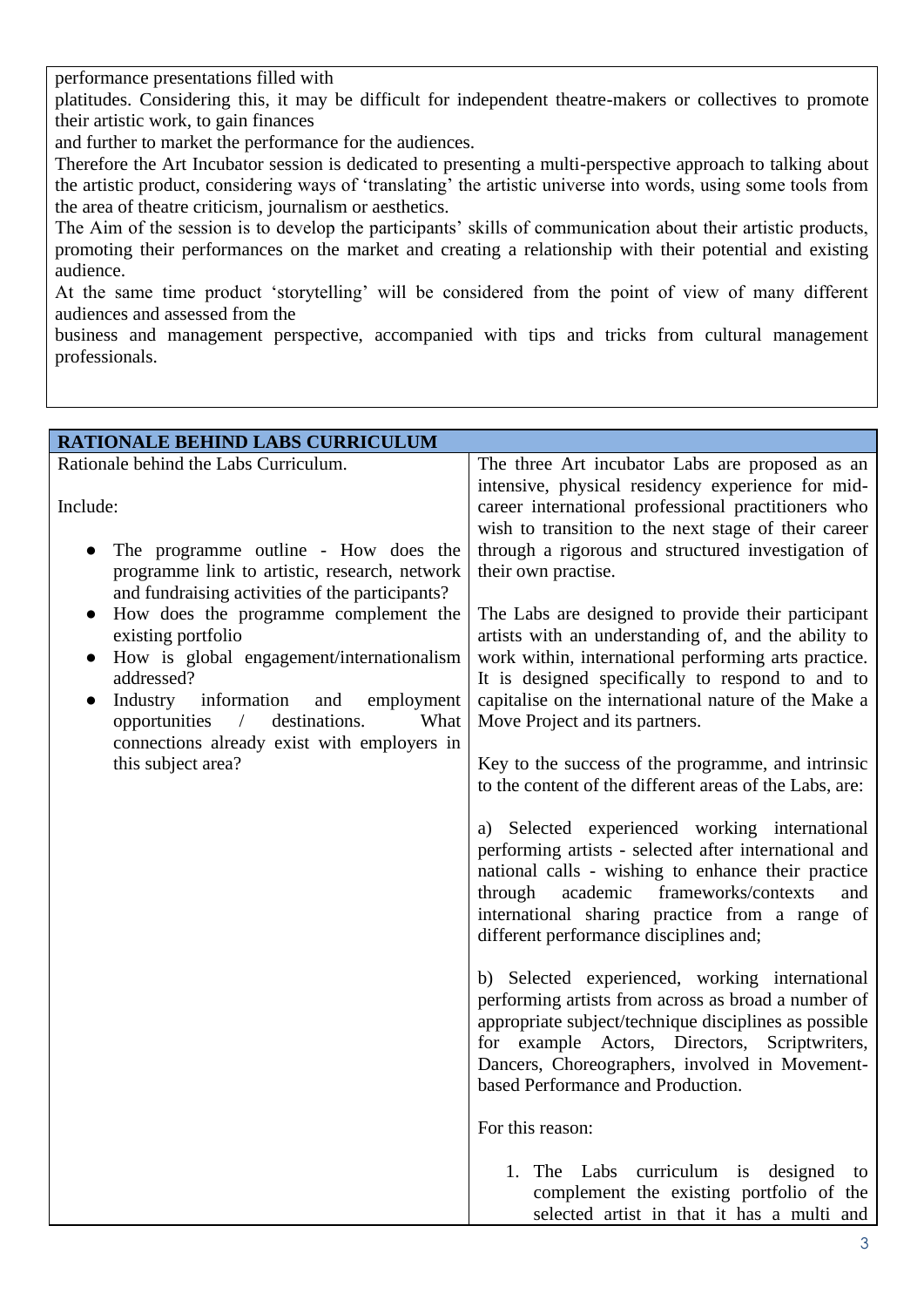interdisciplinary base investigating the new and growing field of international performance practice. 2. The Labs curriculum programmes aim at looking across the world for their individual subject knowledge and academic referencing as each are global subjects in their own right. 3. The Labs curriculum will investigate work that only exists because it has been developed with internationalisation at its conceptual core ie it is not technique/subject driven, it is driven by and/or derived from the deliberate internationalisation of performance work in concept, practice, business and performance. 4. It complements the existing portfolio of the selected artists in providing the opportunity to have a central international focus and reference points. 5. The Labs curriculum is a practice and project based programme focused to expand and explore for the selected participant artists thereon both known and new territories, methodologies and practices in the areas of Artistic Excellence, Business Model (with a focus on Experience Economy and Marketing for Performance), Audience Development, Digital Practices, Site Specific and Journalism. This will enable the participant artists to define and then refine their own personal informed and creative approach to performance and performance making. 6. It will provide opportunity for the participant artists to re-invigorate and/or realign their own practice. 7. It will be an opportunity for professionals to acquire an academic language and frame of reference for their work. 8. It will provide the knowledge, techniques and academic reference points to explore the move from 'doing' to 'leading'.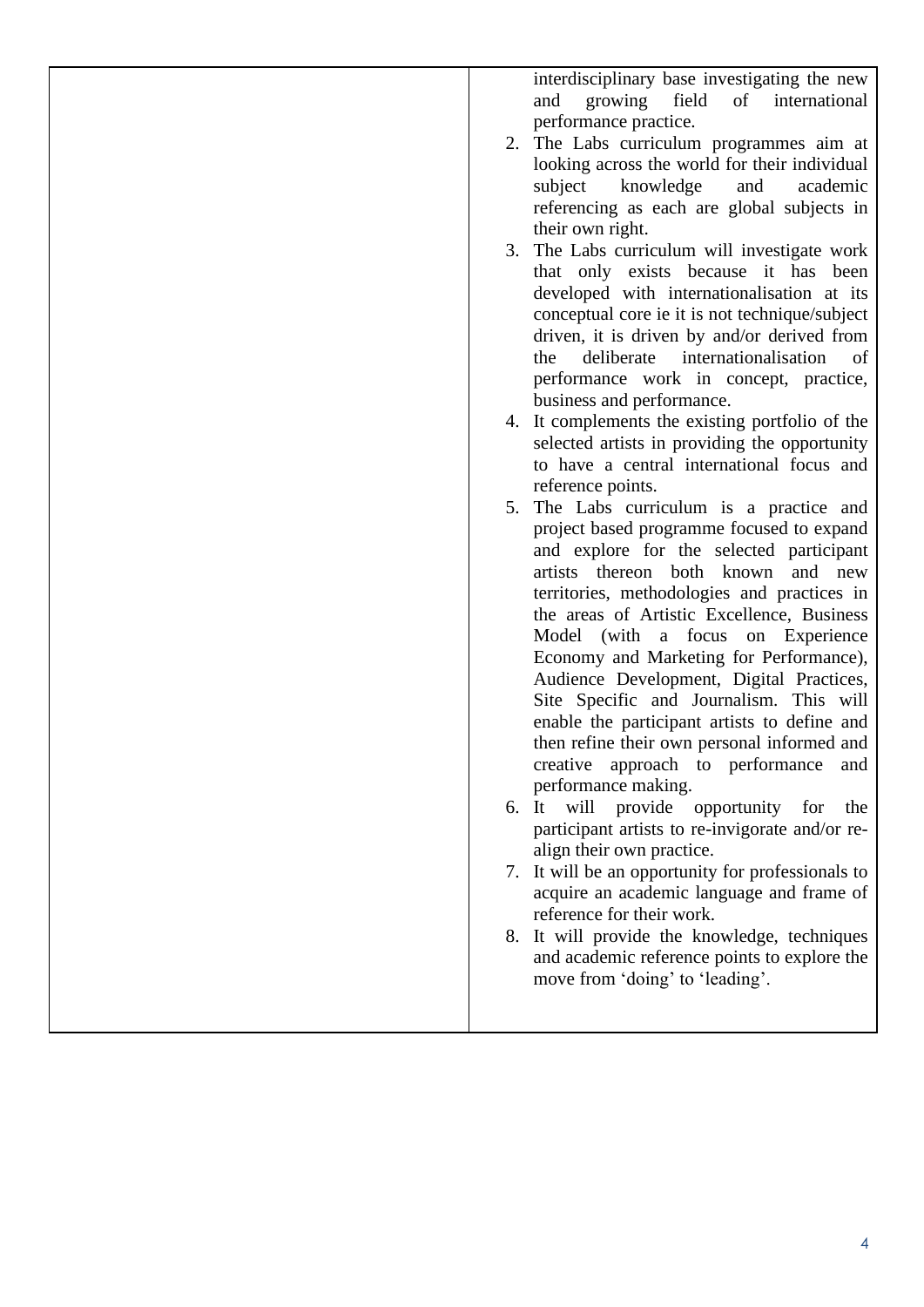| <b>LABS CURRICULUM AIMS AND LEARNING OUTCOMES</b>                                                |                                                                                                                                                                                                                                                                                                                                                                                                                                                                                                                                                                                                                                                                                                                                                                                                                                                                             |  |  |  |
|--------------------------------------------------------------------------------------------------|-----------------------------------------------------------------------------------------------------------------------------------------------------------------------------------------------------------------------------------------------------------------------------------------------------------------------------------------------------------------------------------------------------------------------------------------------------------------------------------------------------------------------------------------------------------------------------------------------------------------------------------------------------------------------------------------------------------------------------------------------------------------------------------------------------------------------------------------------------------------------------|--|--|--|
| Labs Aims                                                                                        | To provide the participant artist with<br>A detailed and complete overview of<br>$\bullet$<br>contemporary entertainment and performing<br>arts creative, business and commercial<br>practice;<br>The opportunity to develop their research,<br>analysis, writing and presentation skills<br>according to the each specific lab;<br>The deep knowledge and understanding of<br>the entertainment and performing arts<br>industries and specifically for them to reflect<br>upon their own development in a prominent<br>role within the performing arts.<br>The deep knowledge and understanding of<br>digital practice in the<br>creation,<br>the<br>production, dissemination of performing<br>arts;<br>The deep knowledge and understanding of<br>the journalistic context related to performing<br>a<br>National, European<br>arts<br>at<br>and<br>International level. |  |  |  |
| <b>Labs Learning Outcomes</b>                                                                    | After completing the Labs, the participant artist<br>should be able to:<br>1. Analyse, use and manage a complete range<br>creative<br>and practices<br>of<br>issues<br>in<br>entertainment<br>contemporary<br>and<br>performing arts creative practice;<br>2. Apply innovative and experiential business<br>structures and working practices in the<br>entertainment<br>contemporary<br>and<br>performing arts economies;<br>3. Apply the independent, analytical<br>and<br>innovative<br>research,<br>analysis,<br>and<br>evaluation.                                                                                                                                                                                                                                                                                                                                      |  |  |  |
| Final Practical Outcomes according to MAM                                                        | At the end of the Labs, there will be the<br>identification of at least 5 new cooperation<br>opportunities in the area of independent, non-<br>institutionalised and movement-based theatre and<br>performing arts.                                                                                                                                                                                                                                                                                                                                                                                                                                                                                                                                                                                                                                                         |  |  |  |
| Relationship of the Rationale, Outcomes<br>and<br>Curriculum with Target Needs and Desk Research | The Rationale, the outcomes and, generally, the<br>curriculum is defined according to the Desk<br>Research (WP1), the inputs and outputs of<br>Barcelona Meeting (WP2) and the identification of<br>the target needs according to a questionnaire<br>delivered and filled by associates during desk<br>research investigation.                                                                                                                                                                                                                                                                                                                                                                                                                                                                                                                                              |  |  |  |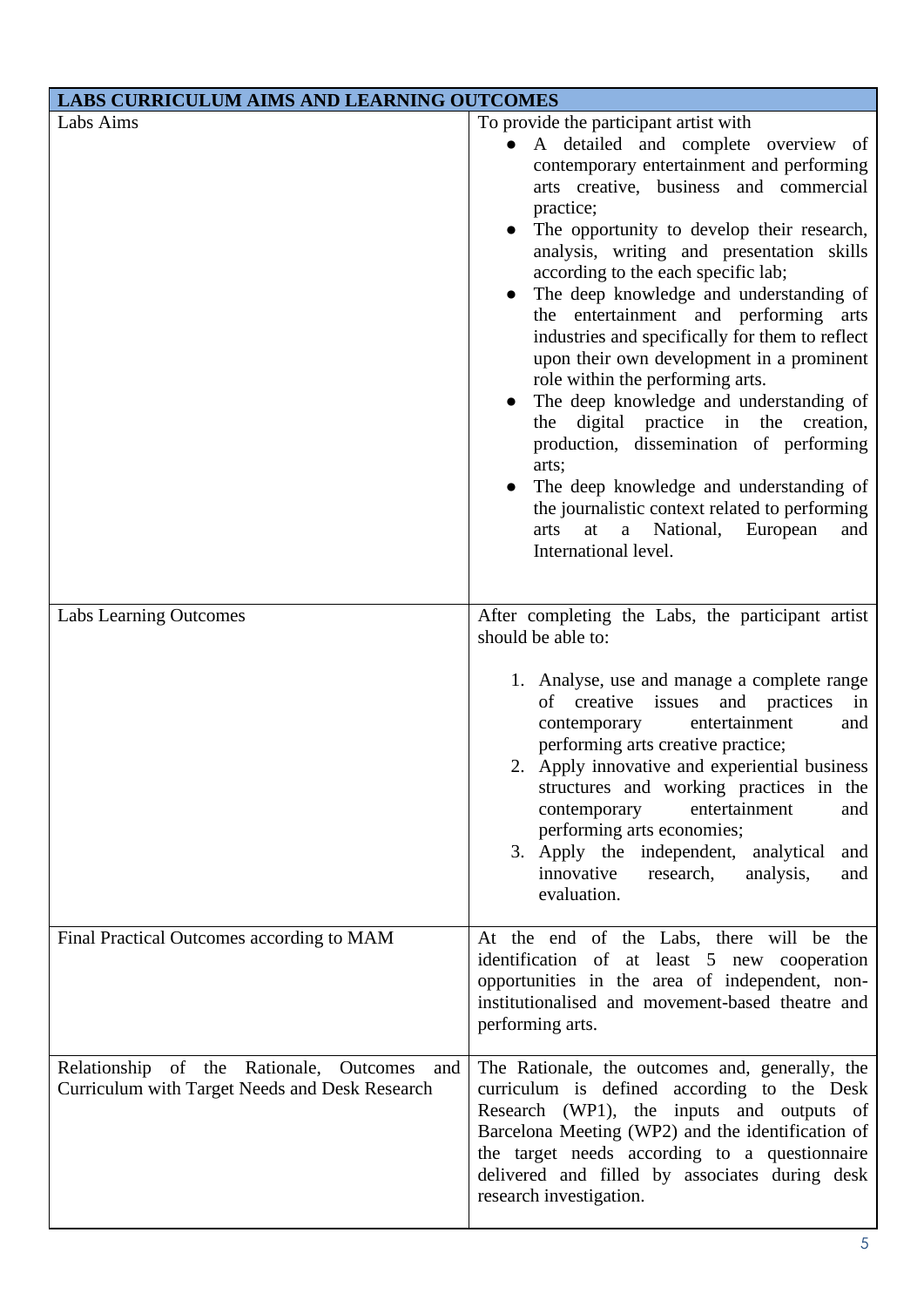| Specifically the questions proposed are:                                                                |
|---------------------------------------------------------------------------------------------------------|
|                                                                                                         |
| 1. What is it that you most expect from an artistic                                                     |
| residency?                                                                                              |
| 2. How much of your year have you spent at artistic                                                     |
| residencies?                                                                                            |
| 3. What do you understand or define an incubator                                                        |
| and/or laboratory?                                                                                      |
| 4. What is an artistic platform?                                                                        |
| 5. What is a mentor?                                                                                    |
| 6. What formats of a laboratory spaces have been                                                        |
| most efficient for generating shared knowledge and                                                      |
| innovative practices?                                                                                   |
| 7. What audience profile do you consider to be most                                                     |
| interested in your work?                                                                                |
| 8. What are the networks that are accessible to you?                                                    |
| 9. Are you a member of an arts association?                                                             |
| 10. What experience do you have with team                                                               |
| building and collaborative work?                                                                        |
| 11. Approximately what percentage of your time do<br>you dedicate to artistic work vs. production work? |
| 12. Have you participated in workshops or training                                                      |
| sessions on project conception?                                                                         |
| 13. Do you have an organism available to you who                                                        |
| you can consult?                                                                                        |
| 15. What do you consider to be the most successful                                                      |
| showcasing event?                                                                                       |
|                                                                                                         |
| The answers have been elaborated as base to                                                             |
| conduct the desk research and in curriculum                                                             |
| planning.                                                                                               |

| LABS CURRICULUM DELIVERING AND LEARNING STRATEGY                                                                   |                                                      |
|--------------------------------------------------------------------------------------------------------------------|------------------------------------------------------|
| General Delivering and Learning Strategy for the The Labs Curriculum will be delivered through:<br>Labs Curriculum | A series of focused seminar / discussion             |
|                                                                                                                    | groups.                                              |
|                                                                                                                    | • Use of audio-visual material.                      |
|                                                                                                                    | Debates.                                             |
|                                                                                                                    | $\bullet$ Q&A.                                       |
|                                                                                                                    | Practical work.                                      |
|                                                                                                                    | • Working groups.                                    |
|                                                                                                                    | Every participant will receive continuous feedback   |
|                                                                                                                    | on their activities. Feedback will be: In oral form, |
|                                                                                                                    | discussion group, one-to-one.                        |
|                                                                                                                    | More specifically the sessions dedicated to Artistic |
|                                                                                                                    | Excellence, Audience and Business - specialised on   |
|                                                                                                                    | Experience Marketing and Economy applied to          |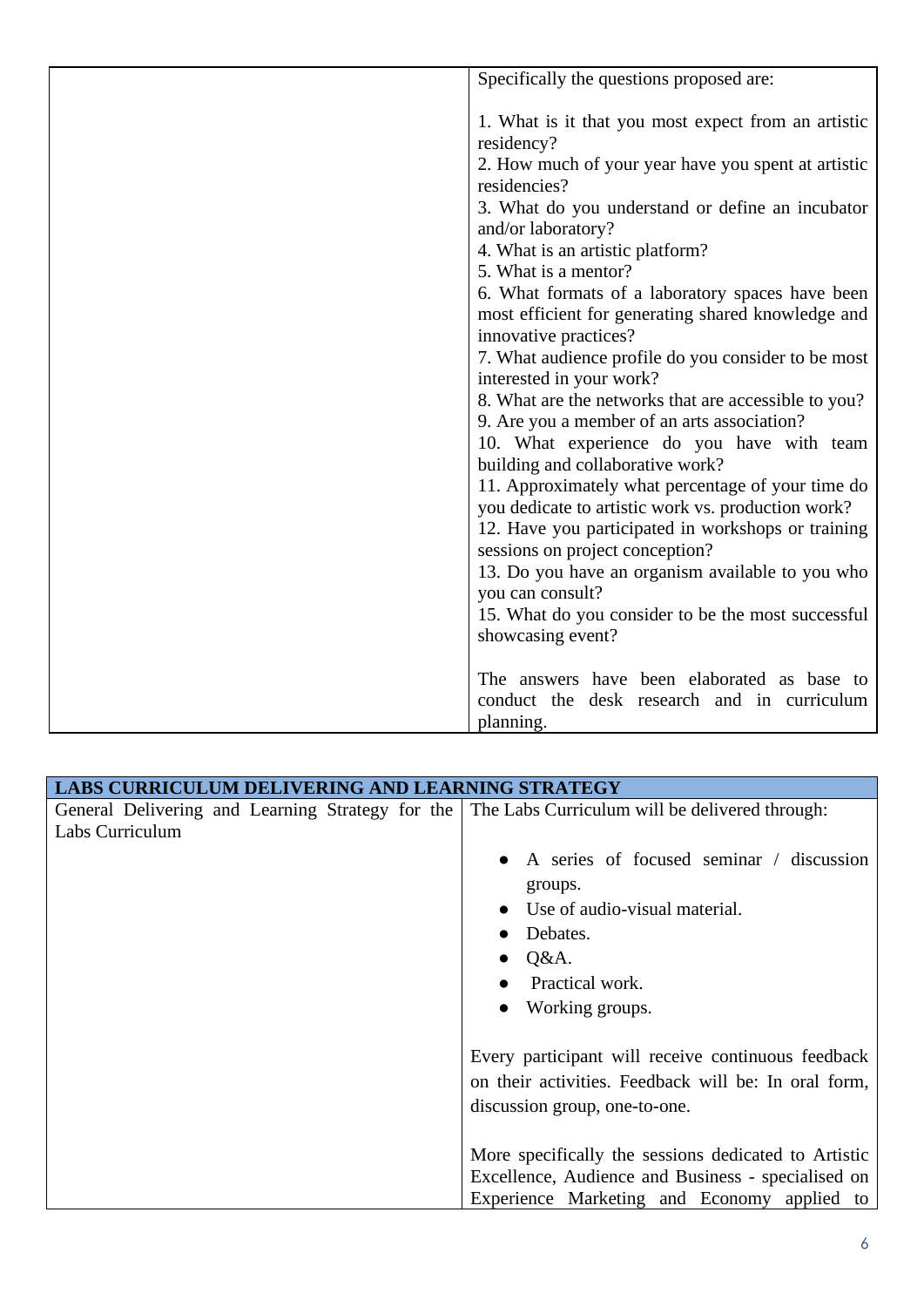|                                                                            | Performing Arts and Arts Entrepreneurship -, Site<br>Specific, Digital, and Journalism will have a specific<br>focus on international performance practice from<br>both an organisational and creative perspective.<br>In addition, the core of the labs will dedicated to<br>creative practice and project. This will reinforce the<br>within<br>international<br>perspective<br>performance<br>practice, giving the selected participant artists the<br>opportunity to: develop project, reinforce experience,<br>skills and portfolio; perform, practice and research in<br>an international context; network.<br>All these sessions will develop intercultural<br>knowledge and act as a platform to investigate and<br>present work based on intercultural collaboration. |
|----------------------------------------------------------------------------|--------------------------------------------------------------------------------------------------------------------------------------------------------------------------------------------------------------------------------------------------------------------------------------------------------------------------------------------------------------------------------------------------------------------------------------------------------------------------------------------------------------------------------------------------------------------------------------------------------------------------------------------------------------------------------------------------------------------------------------------------------------------------------|
| Experiential and Practice-based Strategy (Proposal<br>for Labs Curriculum) | Considering the requirement of "middle career<br>artist", the target needs, and the selected participants,<br>curriculum will use strong and recognised model of<br>teaching, that will avoid frontal lectures or classes.<br>Specifically to conventional teaching, it is preferable<br>to adopt experiential learning or learning through<br>practice (as, e.g., there is practice-lead or practice-<br>based research).<br>According to Kolb, experiential model suggests a<br>process in four stages:                                                                                                                                                                                                                                                                      |
|                                                                            | active experimentation;<br>concrete experience;<br>reflective observation;<br>abstract conceptualization.                                                                                                                                                                                                                                                                                                                                                                                                                                                                                                                                                                                                                                                                      |
|                                                                            | Experiential and Practice-based teaching<br>and<br>learning – for the different focuses of the 3 labs and<br>the 3 areas of interest of MAM (artistic excellence,<br>business and audience) $-$ will have multiple benefits<br>in order to: develop projects; network; establish<br>relations; create a creative and adult laboratory and<br>professional<br>environment;<br>share<br>portfolios,<br>experiences, backgrounds and works at international<br>level with colleagues; enhance team building skills.                                                                                                                                                                                                                                                               |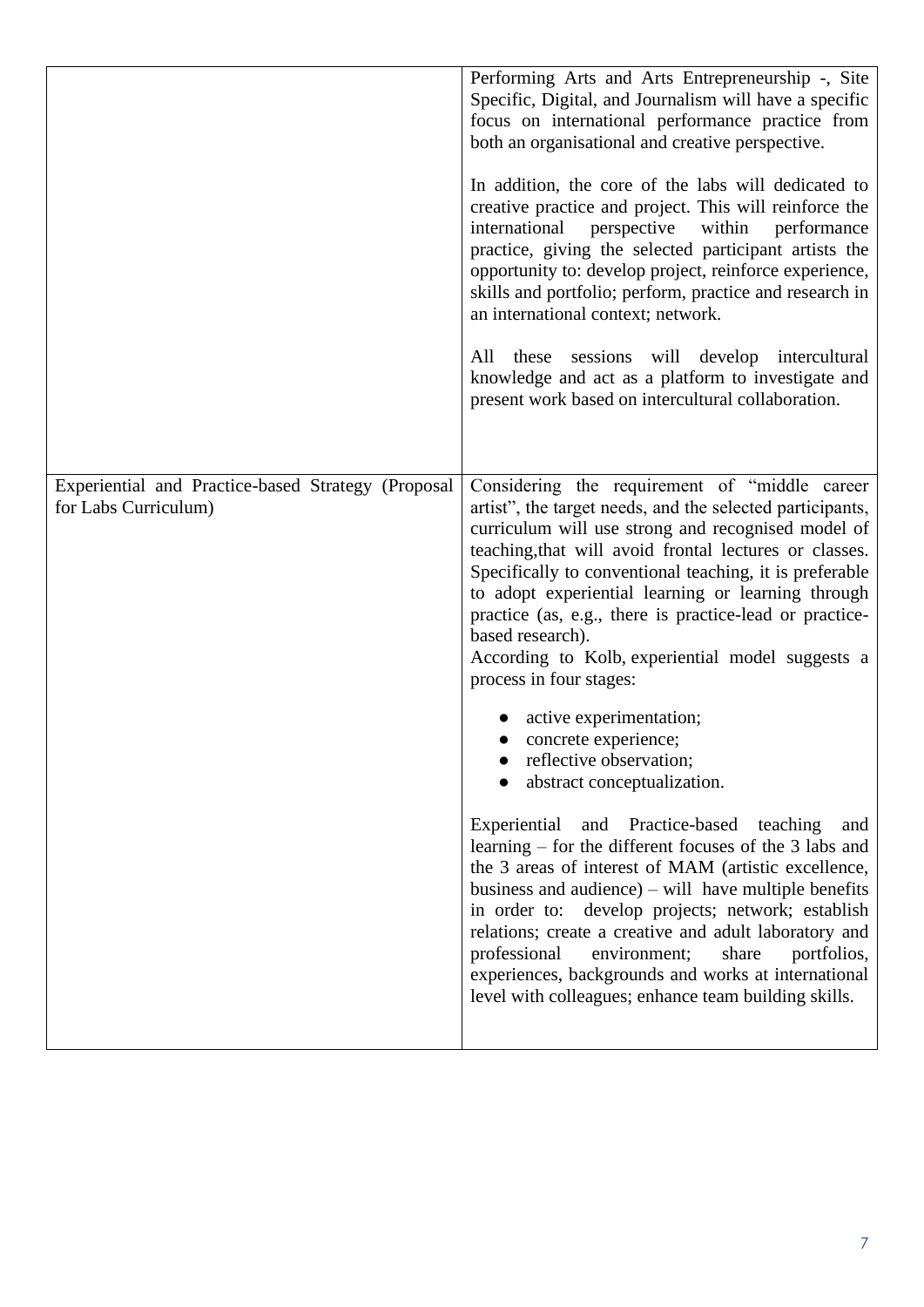| <b>EXPERTS</b> )                 | TEACHING AND MENTORING STAFF PROFILING FOR LABS CURRICULUM (AKA |                        |                                                                             |                                                                                              |                                                                                                                                                                                                                                                                                                                                                                                                                                                                                                                                                                                                                                                                                                                                                                                                                                                                                                                                                                                           |                                                         |                                           |
|----------------------------------|-----------------------------------------------------------------|------------------------|-----------------------------------------------------------------------------|----------------------------------------------------------------------------------------------|-------------------------------------------------------------------------------------------------------------------------------------------------------------------------------------------------------------------------------------------------------------------------------------------------------------------------------------------------------------------------------------------------------------------------------------------------------------------------------------------------------------------------------------------------------------------------------------------------------------------------------------------------------------------------------------------------------------------------------------------------------------------------------------------------------------------------------------------------------------------------------------------------------------------------------------------------------------------------------------------|---------------------------------------------------------|-------------------------------------------|
| General duties                   |                                                                 | $\bullet$<br>$\bullet$ | assigned<br>process<br>performing<br>single Lab.<br>arts<br>audience<br>The | tutoring<br>performance,<br>business<br>consultancy services.<br>focus<br>and Mapping (WP1). | Teaching and Mentoring Staff will be<br>following<br>lecturing<br>according to the pedagogical experiential<br>strategies as above mentioned: creative<br>and/or<br>business<br>arts<br>entrepreneurship; audience development,<br>sessions on Digital, site-specific, and<br>journalism, according to the core of each<br>Teaching and Mentoring Staff will expand<br>and reinforce the scientific and professional<br>profile of the Lab in the area of theatre,<br>digital,<br>site<br>journalism, performing arts, performing<br>and<br>development, following<br>objectives of the MAM Project.<br>Teaching and Mentoring Staff will offer<br>scientific, teaching, professional<br>in<br>corresponds to the vision of MAM Project.<br>Teaching and Mentoring qualities comply<br>with the requirements stipulated in the<br>MAM Project application and in the<br>contents developed in the Desk Research<br>Experience in acquiring and managing<br>research projects is an asset. | supervision;<br>entrepreneurship,<br>teaching/mentoring | duties,<br>and<br>specific,<br>the<br>and |
| General Profile and Requirements |                                                                 |                        | research.<br>have                                                           | several<br>experience or equivalent.<br>have leadership skills.                              | Potential Teaching and Mentoring Staff will<br>hold a doctorate degree (PhD) in Theatre<br>Studies, Performance or in a related area of<br>Potential Teaching and Mentoring Staff will<br>of<br>years<br>Alternatively to a PhD, potential Teaching<br>and Mentoring Staff should hold a master<br>degree in Theatre Studies, Performance or in<br>a related area of research and have several<br>years of high international-standard level<br>professional experience in the field of<br>performing arts or equivalent.<br>Potential Teaching and Mentoring Staff will<br>Potential Teaching and Mentoring Staff will<br>be quality-oriented, conscientious, creative                                                                                                                                                                                                                                                                                                                   | postdoctoral                                            |                                           |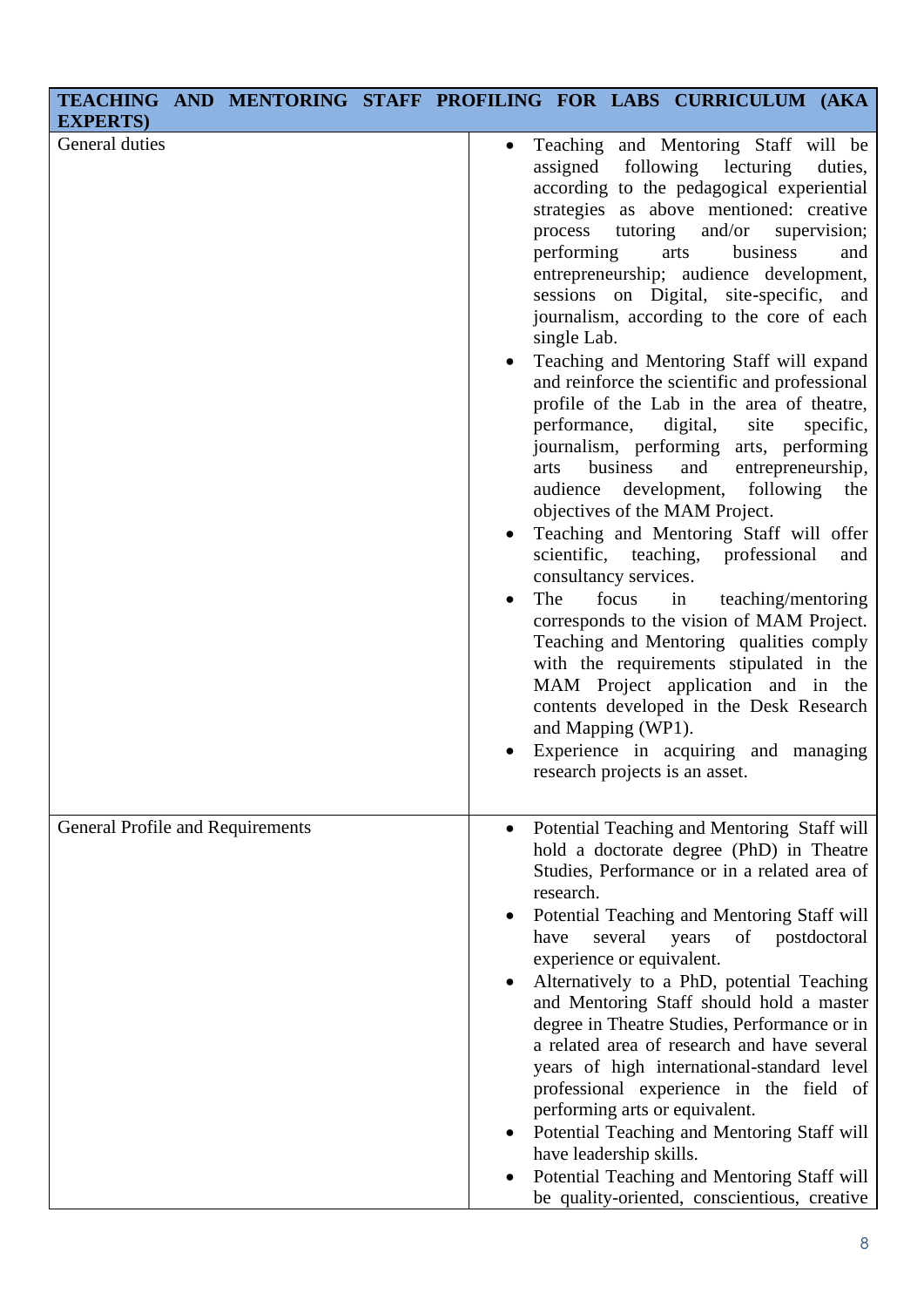|                                              | and cooperative.                                                                                                                                                                                                                                                                                                                                                                                                                                                                                                                                                                                                                                                                                                                                                                                                                                         |
|----------------------------------------------|----------------------------------------------------------------------------------------------------------------------------------------------------------------------------------------------------------------------------------------------------------------------------------------------------------------------------------------------------------------------------------------------------------------------------------------------------------------------------------------------------------------------------------------------------------------------------------------------------------------------------------------------------------------------------------------------------------------------------------------------------------------------------------------------------------------------------------------------------------|
|                                              | Additionally, performance and theatre experience at<br>high international professional level is an essential<br>requirement. Experience can change according to<br>expertise (experience as a director, consultant,<br>producer, writer, performer etc.)                                                                                                                                                                                                                                                                                                                                                                                                                                                                                                                                                                                                 |
| Considerations on the Figures of the Experts | Fundamental point of the Labs is the participation<br>of selected mid-career artists, after an international<br>call and a three local calls. Due to the specific<br>profile of the participant, as mature professionals<br>and practitioners, it is mandatory that the "Experts"<br>$-$ as teaching/mentoring staff of the Labs $-$ must<br>have an extremely high level of experience and/or<br>academic background and/or professionalism, and a<br>deep knowledge and experience in the field of<br>performing arts.<br>This is due to the rule $-$ as present in most<br>university and HE institutions – that only staff with<br>a superior experience and/or academic education in<br>the field (in this case performing arts) can<br>mentor/teach.<br>For this reason the experience must be:                                                    |
|                                              | Evident;<br>Certified;<br>International.                                                                                                                                                                                                                                                                                                                                                                                                                                                                                                                                                                                                                                                                                                                                                                                                                 |
|                                              | They can be considered proof of the above-<br>mentioned parameters:                                                                                                                                                                                                                                                                                                                                                                                                                                                                                                                                                                                                                                                                                                                                                                                      |
|                                              | Being a full professor, associate professor or<br>lecturer<br>in<br>prominent Universities,<br>Academies, Institutes, working in the field<br>of Performing Arts (including Performing<br>Business,<br>and<br>Arts<br>Audience<br>Arts<br>Development etc.) or in a related area.<br>Sample is Erika Fisher-Lichte, Emeritus at<br>the Frei Universitaet in Berlin.<br>Being a member in Scientific Board of<br>prominent<br>international<br>organizations<br>working in the area of Performing Arts, e.g.<br>ITI, IFTR, EASTAP and others.<br>Being a member in Scientific Board of<br>prominent performing arts organizations<br>(including journals), such as National<br>Theatres, Opera, National and International<br>Festivals, National Associations.<br>Working in a leading position in prominent<br>theatre and/or performing arts companies |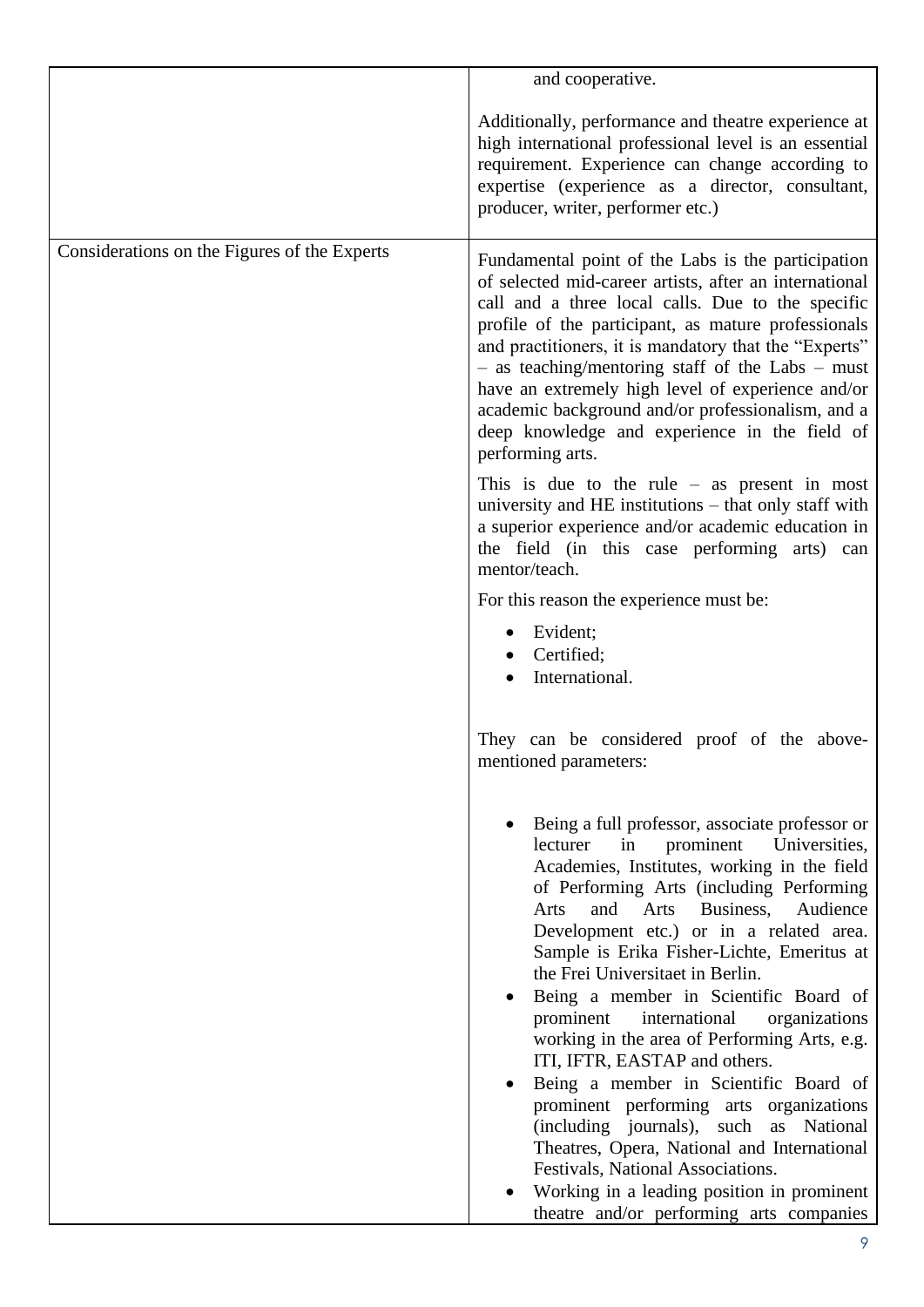|                                                                                                               | related to the area of interest of MAM.                                                                                                                                                                                                                                                                                                                                                                                                                                                                                                                                                                                                                                                                                                                                                                                                                                                                                                                                                                                                                                                                                                                                                                                                                                                                                                                                                                                                                                                                                                                                                                                                                                                                                                                                                                                                                                                                                                                                     |
|---------------------------------------------------------------------------------------------------------------|-----------------------------------------------------------------------------------------------------------------------------------------------------------------------------------------------------------------------------------------------------------------------------------------------------------------------------------------------------------------------------------------------------------------------------------------------------------------------------------------------------------------------------------------------------------------------------------------------------------------------------------------------------------------------------------------------------------------------------------------------------------------------------------------------------------------------------------------------------------------------------------------------------------------------------------------------------------------------------------------------------------------------------------------------------------------------------------------------------------------------------------------------------------------------------------------------------------------------------------------------------------------------------------------------------------------------------------------------------------------------------------------------------------------------------------------------------------------------------------------------------------------------------------------------------------------------------------------------------------------------------------------------------------------------------------------------------------------------------------------------------------------------------------------------------------------------------------------------------------------------------------------------------------------------------------------------------------------------------|
|                                                                                                               | Companies<br>be<br>must<br>doubtlessly<br>internationally<br>renowned,<br>Frantic<br>e.g.<br>Assembly, Punchdrunk, Complicité, Teatro<br>de los Sentidos, Societas Raffaello Sanzio,<br>She She Pop, Rimini Protokoll.<br>Being theatre journalists working – also<br>online – for renowned newspapers and<br>magazines at national and international<br>level.<br>Being internationally renowned scholars,<br>developers of innovative and recognized<br>theories in the field of performing arts<br>and/or authors of seminal books, such as<br>Mike Pearson and Site-specific theatre.<br>Being a clear and renowned international<br>theatre practitioner of the highest standard,<br>e.g. Romeo Castellucci, Milo Rau and                                                                                                                                                                                                                                                                                                                                                                                                                                                                                                                                                                                                                                                                                                                                                                                                                                                                                                                                                                                                                                                                                                                                                                                                                                              |
|                                                                                                               | others.<br>All the experts must have a strong portfolio and<br>knowledge of the theatre as art form, as a business,<br>and as an environment, in order to give long-term<br>benefits and resources for the labs, but also in terms<br>of international networking and future facilitations.                                                                                                                                                                                                                                                                                                                                                                                                                                                                                                                                                                                                                                                                                                                                                                                                                                                                                                                                                                                                                                                                                                                                                                                                                                                                                                                                                                                                                                                                                                                                                                                                                                                                                 |
| Samples of expert profiles as teaching and mentoring<br>staff (indicative samples of excellency in expertise) | Luk Van den Dries (Artistic Excellence – Creative Process)<br>Luk Van den Dries is Full Professor of Theatre Studies at the<br>University of Antwerp (Belgium). His research deals with<br>contemporary theatre, with a focus on postdramatic theatre.<br>He wrote extensively on Jan Fabre, one of the main examples<br>of postdramatic theatre in Flanders. He wrote also on the<br>representation of the body in contemporary theatre and co-<br>edited three books on this topic. Other important research<br>topic is the creative process : the dynamics between director's<br>notebook and rehearsal process.<br>He was editor of the theatre magazine Etcetera, organiser of<br>the Flemish-Dutch Theatrefestival, president of the jury of the<br>Flemish-Dutch Theatrefestival and president of the Flemish<br>Arts Council. He co-founded the postgraduate academy in<br>theatre Apass and the arts centre for starting theatre artists in<br>Antwerp De Theatermaker. He is co-convener of the working<br>group Les processus de création (International Federation of<br>Theatre Research).<br>His latest bookpublications are Marianne Beauviche, Luk Van<br>den Dries (ed.) Jan Fabre Esthétique du paradoxe (Harmattan,<br>2013) ; Thomas Crombez, Luk Van den Dries (ed.) Mass<br>Theatre in Interwar Europe (Kadoc, 2014), Luk Van den Dries<br>: Het geopende lichaam. Verzamelde opstellen over Jan Fabre<br>(De Bezige Bij, 2014), Thomas Crombez, Jelle Koopmans,<br>Frank Peeters, Luk Van den Dries, Karel Van Haesebrouck :<br>Theater. Een Westerse geschiedenis. (Lannoo Campus, 2015).<br>Works as a free lance dramaturg for Jan Fabre (Tannhäuser,<br>Requiem für eine Metamorphose, Mount Olympos).<br>Together with Louise Chardon he founded the production<br>house AndWhatBesidesDeath and co-created Ay"n - La<br>Biagnoire du diable (2008) and Sensorama (2009); he was a<br>dramaturg for Fenestra Ovalis (2011), and Vortex (2012). |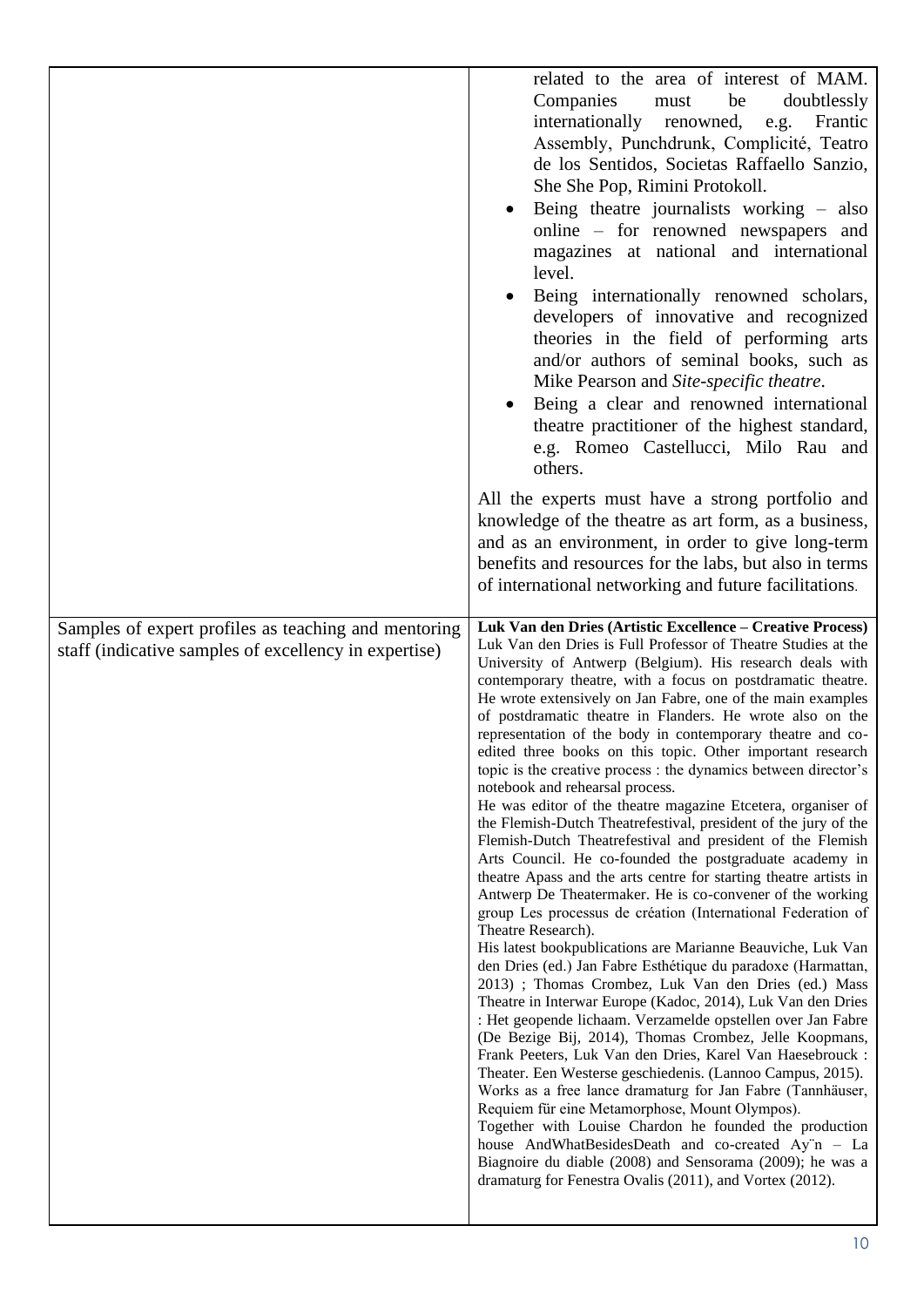**Daniel Wetzel (Artistic Excellence – Creative Process – Digital – Site Specific – Audience Development)**

DanielWetzel was born in Constance in 1969, studied Applied Theater Studies in Giessen and now lives in Athens and Berlin. Since 2000 he forms an author and director-team with Helgard Haug and Stefan Kaegi, running under the name Rimini Protokoll. Their projects in duo or trio-constellations as well as solo works cover the fields of theatre, audio play, film and installation.

Central to their work is the further development of the respective art fields to allow for unconventional views on our reality. For example, Haug / Kaegi / Wetzel declared an annual meeting of the Daimler company a theater piece and made their audience temporary shareholders ("Annual Shareholders Meeting", Berlin 2009) and they staged "100% City" in more than 25 cities around the world with 100 local inhabitants statistically representating their city. In Berlin and Dresden they developed interactive Stasi-audio plays ("50 kilometers of files", 2011 or "10 kilometers of files", 2013). Since the 90s their work with "experts of the everyday life" is described as groundbreaking and leading the path to new forms of documentary theater.

Their work "Shooting Bourbaki (2003) was awarded the NRW-Impulse-Prize, "Deadline" (2004), "Wallenstein - a documentary-play" (2006) and "Situation Rooms" (2013) were invited to the Berliner Theatertreffen. The Mülheimer Dramatikerpreis awarded "Karl Marx: Capital, Volume One" (2007) both with the audience award as well as the award for dramaturgy, "Quality Control" (2014) also won the audience award.

Further awards for Rimini Protokoll: German Theater Award Der Faust (2007), European Theater Award in the category New Realities (2008), War Blinded Audio Play Prize for "Karl Marx: Capital, Volume One" (2008), Silver Lion at the 41st Theaterbiennale in Venice (2011), Hörspielpreis der ARD (ARD's audio drama award) (2014), Hörbuchpreis der ARD (ARD audio book prize) (2015), Swiss Grand Prix Theater / Hans-Reinhardt-Ring (2015).

#### **Tomi Janežič (Artistic Excellence – Creative Process)**

Tomi Janežič is a theatre director, professor at the Academy for Theatre, Radio, Film, and Television (AGRFT) in Ljubljana. He is also one of the founders and the artistic director of the Studio for Research on the Art of Acting which runs its activities mostly at Krušče Workcenter for Artistic Research, Creation, Residency and Education. Tomi Janežič worked in most of the former Yugoslav countries. Janežič has directed or lectured in more than a dozen of different countries (from former Yugoslav countries to Bulgaria, Slovakia, Romania, Italy, Norway, Portugal, Russia etc.) His performances have toured on dozens of international festivals around Europe, in Russia, the United States and in the countries of former Yugoslavia (Vienna, Brussels, Rotterdam, Munich, Düsseldorf, Firenze, Budapest, Nitra, Sofia, Piatra Neamt, Timisoara, Sfântu Gheorghe, Moscow, St. Petersburg, New York, Belgrade, Novi Sad, Sarajevo, Zagreb, Rijeka, Dubrovnik, Split, Skopje, Ohrid, Ljubljana etc.). Janežič is a recipient of some dozens of prizes and awards including Borštnik award, four Sterija awards, two MESS Golden Laurel Wreath awards, two Ardalion Awards, two Grand prix Golden Lion awards, Golden Mask, Golden Bird and Judita awards, two dr. Djuro Rošić awards, and other Grand Prix, international critic and audience awards (including BITEF audience award for best performance) and awards for directing. He is also a Visiting professor of University of Novi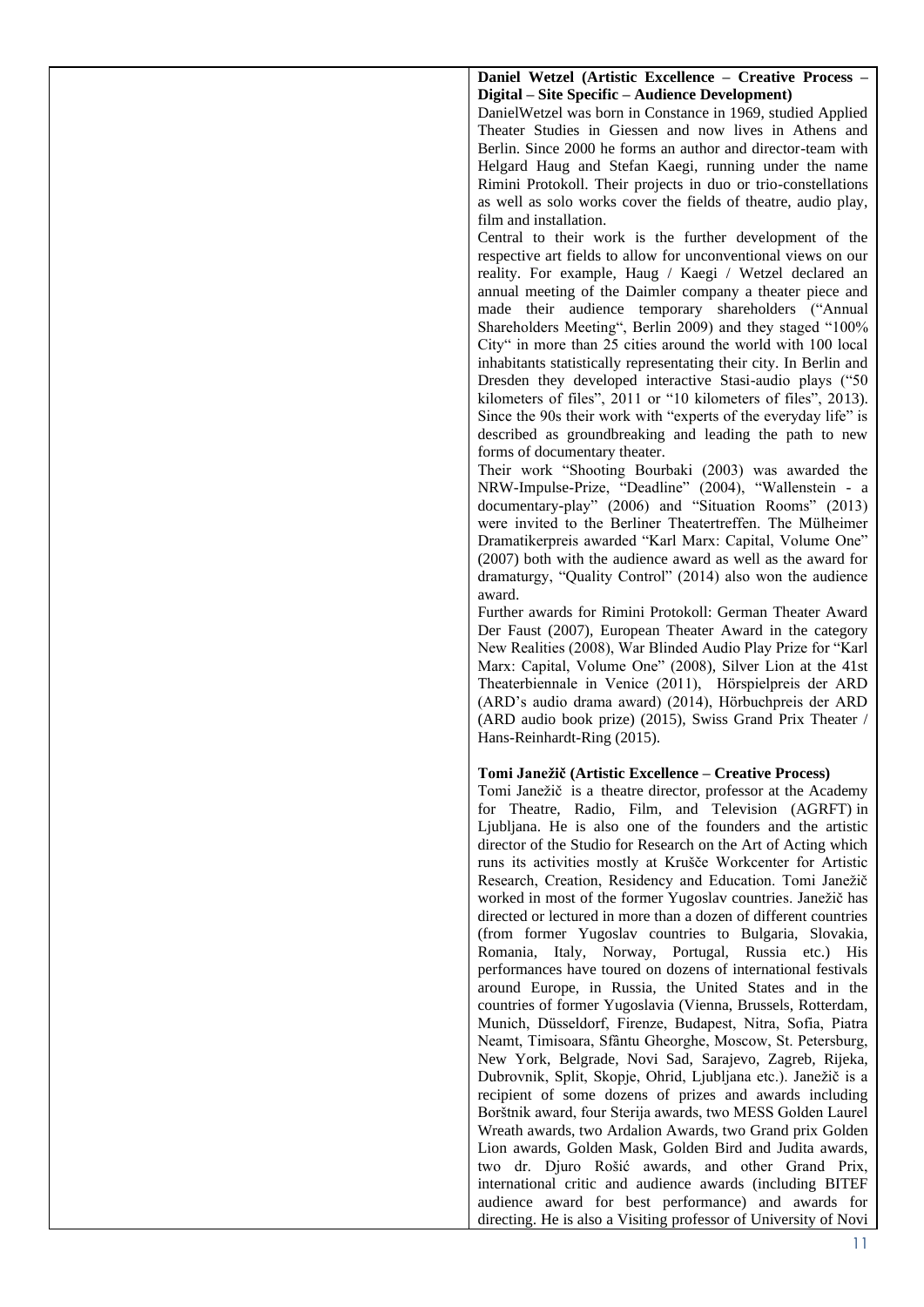Sad (Serbia) at the Academy of Arts (Acting Master Class) and Faculty of Technical Sciences (Art applied to Architecture, Technique and Design). He lectured at the University of Arts in Belgrade (Serbia) within the interdisciplinary doctoral studies program (Space in Dramatic Art and Architecture of the Scenic Space), at the Academy of Arts (Acting) of the University of Osijek (Croatia), the Faculty of Humanistic Studies of the University of Primorska (Slovenia), within the postgraduate programs at the Faculty of Cognitive Sciences and the Faculty of Pedagogy (Psychodrama) of the University of Ljubljana (Slovenia), at Oslo National Academy of Arts (Norway) and Nordic Institute of Stage and Studio - The Arts University College of Oslo (Norway), at Act - Escola de Actores - Lisbon (Portugal), in the frame of Metodi Festival (International Meeting of Acting Methods and Approaches) - Tuscany (Italy) and several other international theatre festivals (BITEF, NITRA, Desire Central Station, TESZT, MIT Fest, FIST, etc.). Janežič has been a speaker at a number of international meetings, seminars and workshops in the field of theatre, acting and psychodrama both in Slovenia and abroad - in recent seasons at the International FEPTO meeting (2010), International Theatre Conference on Dramatic and Post-dramatic Theatre (2009) and International Theatre Conference on Chekhov (2010) in the frame of BITEF festival in Belgrade (Serbia), Directors-Actors Film Workshop - Sofia (Bulgaria) (2010), Festival of Slovenian Drama (2010, 2011), Firenze Psychoanalytic Centre (2015) etc. As a psychodrama psychotherapist he has been directing a permanent psychodrama group since 2010. Janežič was an invited artist at the New European Theatre NET - Moscow (Russia), Theorem Meeting - Festival Avignon (France), Forum Wiener Festwochen - Vienna (Austria), Residence and Reflection Project - Kunstenfestivaldesarts - Brussels (Belgium), Knjizevni susreti Sarajevo - International Meeting of Playwrights and Theatre Artists (Bosnia and Herzegovina), etc.

### **Mark Evans (Artistic Excellence – Business – Audience Development)**

(from his personal webpage at the University of Coventry)

"Mark is currently Associate Dean (Student Experience and Quality and Accreditation) in the Faculty of Arts and Humanities, and since 2012 he has also held a personal chair as Professor of Theatre Training and Education. He trained originally at the École Jacques Lecoq, and with Philippe Gaulier and Monika Pagneux, in Paris. His research interests are in the movement training of actors and performers, the creative use of reflective writing, and creative enterprise education and he welcomes interest from research students in these areas. As well as teaching and researching theatre practice he has over fifteen years' experience of directing and performing new plays, site-specific performances, and community projects. He is an Associate Editor of the Theatre Dance and Performance Training Journal and has published widely on performer training and the history and development of physical theatre. As Associate Dean he is responsible for ensuring the quality of the student experience, supporting the development of excellent teaching and learning and managing the quality processes within the Faculty. He is an NCEE Enterprise Fellow, and has completed the NCEE International Entrepreneurship Educators Programme and the Oxford University/NCEE Entrepreneurial University Leadership Programme. In 2011 he led the University's success application for recognition as THE Enterpreneurial University of the Year.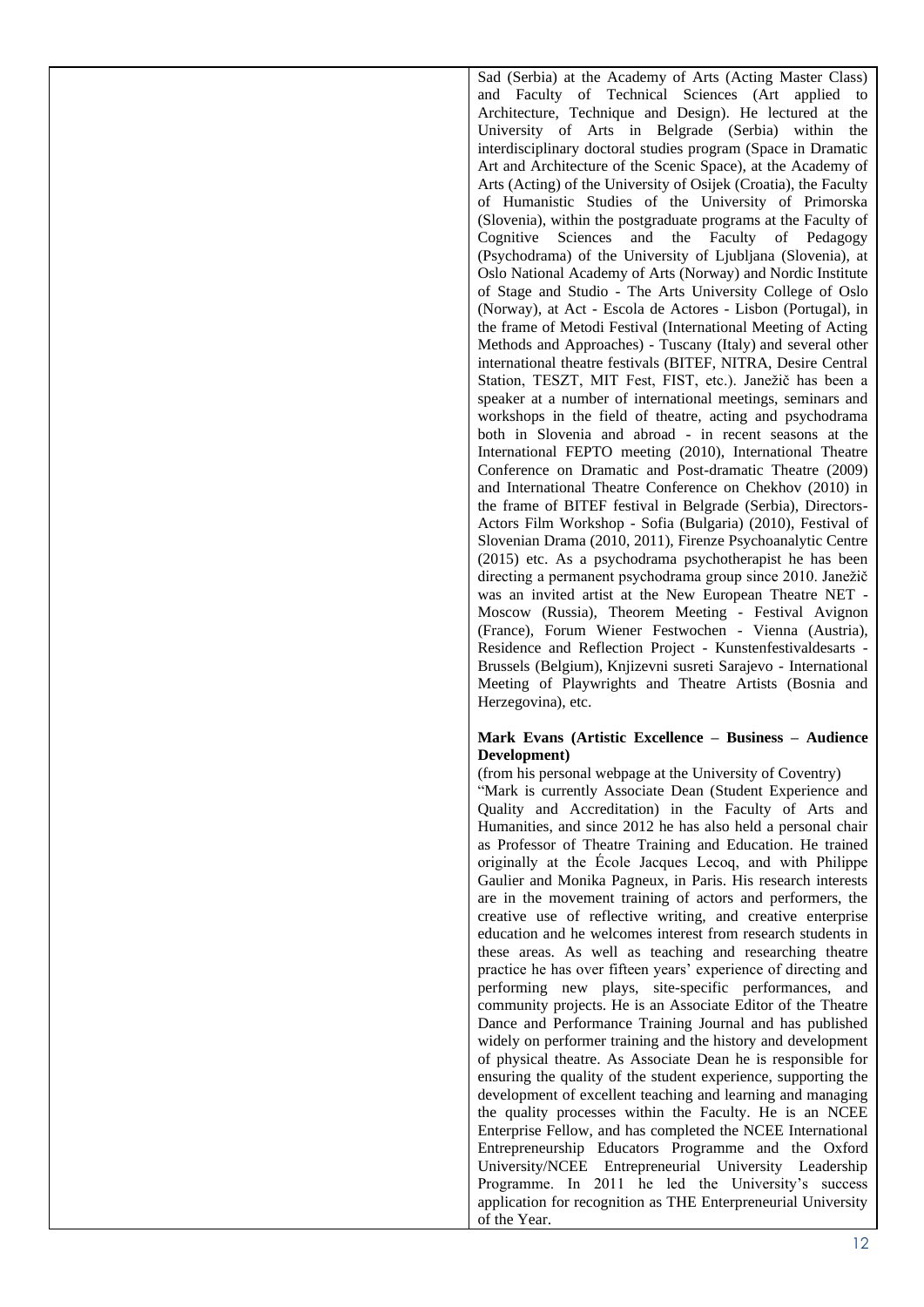### Research:

My research focuses on performer training, in particular in relation to movement and physicality. I have written on the work of Jacques Copeau and Jacques Lecoq, and on the movement training of actors within the UK. I am currently researching time, temporality and training, as well as the wider impact of physical theatre practice within the UK. Areas of Expertise:

• Actor and performer training

Historical and contemporary development of mime, physical theatre and movement practice.

- The work of Jacques Lecoq and Jacques Copeau.
- Contemporary physical theatre practice.

#### Research Interests

Actor and performer training; Movement training for actors; Performance, movement and the body; Physical theatre practice and theory; The work of the French theatre pedagogue Jacques Lecoq; The work of the French theatre director and teacher Jacques Copeau."

#### **Stefano Consiglio (Business related to Performing Arts, Culture and Culture, and Audience Development)**

Stefano Consiglio is Full Professor of Business Organization and Management at the Federico II University of Naples, where he is also Director of the Department of Social Sciences and Director of the MA Programme in Cultural Management. At the same University he is also director of the Laboratory for the Development of Cultural and Creative Industries, a member of the Quality Assurance Office, and a member of the Board of Directors of the Federica Web Learning University Centre. In the field of cultural management, since June 2016, he is the referent of the OBVIA project developed in collaboration with the Archaeological Museum of Naples on the line of action aimed at building collaborations between the museum, cultural associations and local environment by combining strategies of audience development with open innovation approaches. He is the scientific director of the PONO4a2\_D Orchestra project - Smart Cities research project, in the field of cultural heritage, performance, and tourism.

His research on the creative and cultural industries and sector focuses on the economical impact of cultural events, such as theatre, festivals and others, in local, national and international environment. Another area of interest is related to the process of creation of cultural enterprises – including theatre companies, festivals and activities – through the support of collaborative and sharing platform (e.g. grassroots activities and crowdfunding).

He has been consultant for theatre and festivals such as NTFI, National Theatre of Naples, etc.

### **Tino Carreño (Business and Audience interrelation to performing arts)**

Tino Carreño is Professor at the University of Barcelona where he teaches Cultural Management with a specific focus on theatre, physical theatre and non-institutionalised companies. He gains a PhD in Cultural Managment, a Postgrad in Management and Production of Theatre and Live Performance, a two BAs in Economics (University of Valencia) and in Performing Arts (ESAD). He is a member of the board of the Professional Association of Cultural Managers of Catalonia. He is visiting professor in prominent Performing Arts School such as the Centro de Formacio y Creacion Escenica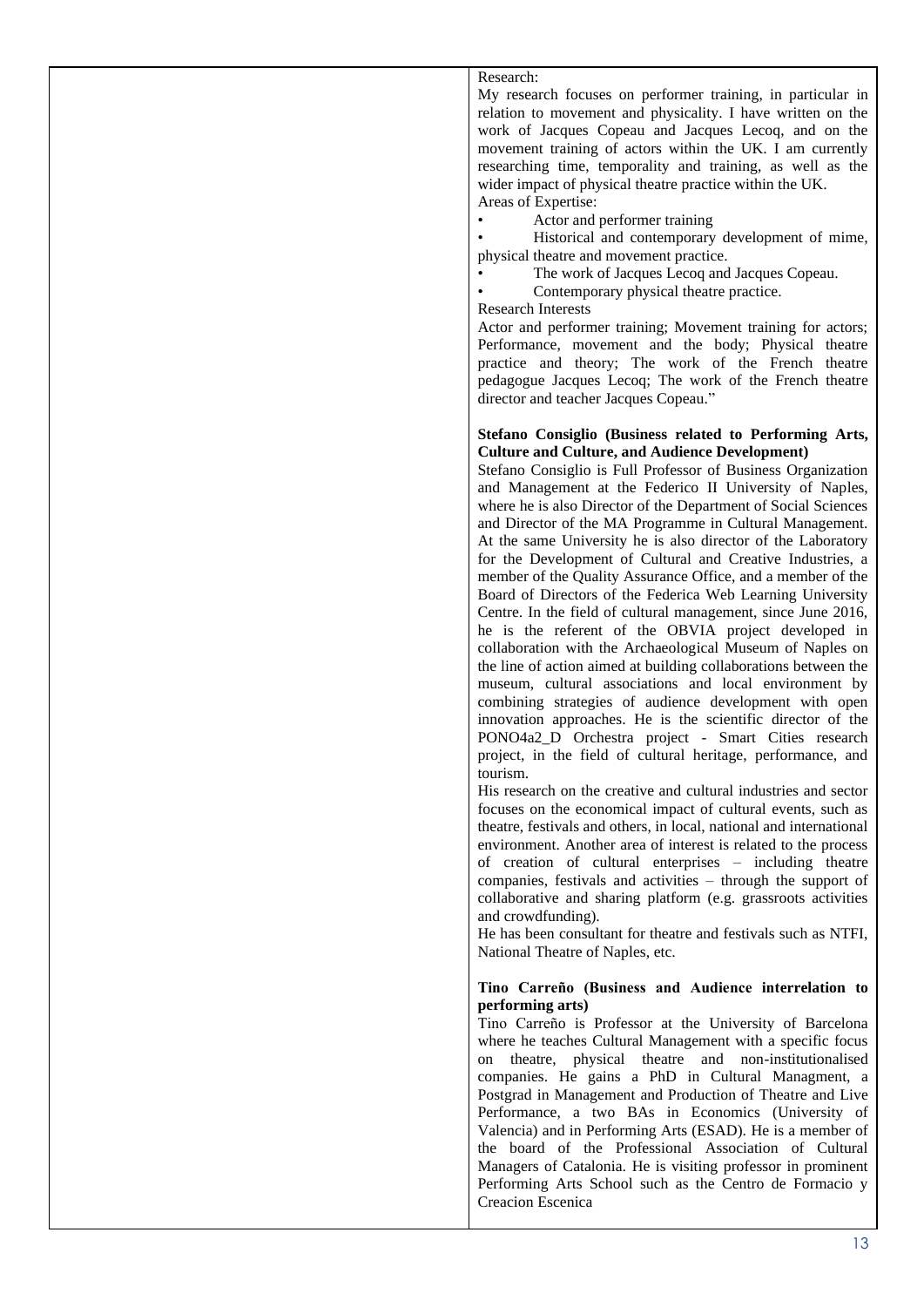### **Mike Pearson (Site-Specific and Artistic Excellence)**

Mike Pearson is Emeritus Professor at the University of Aberystwyth. From Prof. Pearson's personal page:

"1968-71 undergraduate studies – BA Archaeology, University College Cardiff 1971-73 postgraduate studies – MA Education, University College Cardiff. Between 1972 and 1997, I worked as a professional theatre maker with Transitions Trust community arts project (1971-72) and RAT Theatre; and as a co-director of Cardiff Laboratory Theatre (1973-80) and Brith Gof Theatre Company (1981-97). I continue to create theatre as a solo artist; with artist/designer Mike Brookes in Pearson/Brookes; with National Theatre Wales; and with senior performers' group Good News From The Future. I became a lecturer in the Department of Theatre, Film and Television Studies, University College Aberystwyth in 1997. Between 1999-2014, I was Professor of Performance Studies, Department of Theatre, Film and Television Studies, Aberystwyth University. In 2006, I gained a PhD (by publication) on 'Convergences of performance and archaeology' from the University of Wales. In 2009, I became an Honorary Fellow of Falmouth University. Between 2012- 14, I was a Leverhulme Major Research Fellow.

My research interests include performance practice particularly devised performance, physical theatre and sitespecific work; performance history particularly in documentation and restaging; performance, place and landscape; performance and archaeology; biography, personal narrative and memory in performance; folklore and traditional performance practices; the archaeology of Antarctic exploration. I have a particular interests in practice-based research and in interdisciplinarity. I have collaborated closely with geographers – presenting papers on several occasions and a commissioned performance (Warplands, 2011) at the Royal Geographical Society annual conference – and with archaeologists, particularly Professor Michael Shanks (Stanford University) with whom I shall complete a five-day residency at the Bard Graduate Center in New York in December 2016.I am the author of 5 books: *Marking Time: Performance, archaeology and the city* (Exeter UP 2012); *Mickery Theater: An Imperfect Archaeology* (Amsterdam UP 2011); *Site-Specific Performance*(Palgrave MacMillan 2010); *In Comes I: Performance, Memory and Landscape* (Exeter UP 2006) and co-author s of *Theatre/Archaeology* (Routledge 2001). As a theatre maker, I have worked worldwide – throughout Europe, in South America and in Hong Kong. I have co-directed three recent major theatre productions with National Theatre Wales: *The Persians* (2010); *Coriolan/us* (2012) and *Iliad* (2015). I have been a visiting scholar/lecturer at Rutgers, State University of New Jersey (2002); Johannes Goethe University of Frankfurt (2003 and 2006) and Roskilde University, Denmark (2014). My recent keynote addresses have included the *International Federation for Theatre Research* world congress (2014), Harvard University (2014) and the Prague Quadrennial (2014).I was Principal Investigator on *Carrlands: mediated manifestations of sitespecific performance in the Ancholme valley, North Lincolnshire* (2006-7) (AHRC *Landscape and Environment* programme smaller research grant); and Co-Investigator on AHRC funded projects *The snows of yesteryear*(2012-13) and *Challenging Concepts of "Liquid" Place through Performing Practices in Community Contexts* (2011-14). I was a member of the AHRC peer-review panel for Drama, Dance and Performing Arts (2005-7) and of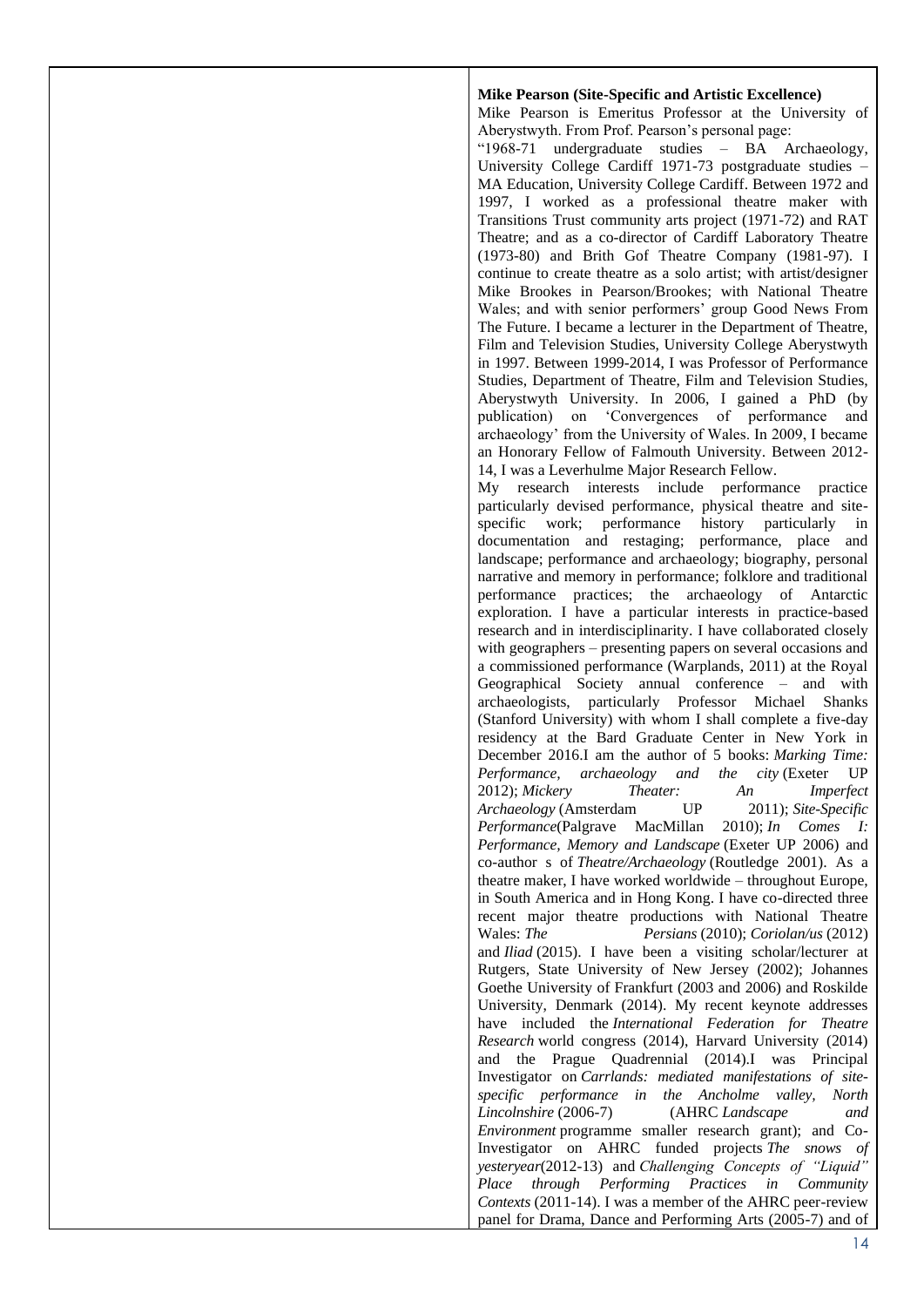the AHRC Landscape and Environment programme national steering group (2007-12). I have been on the editorial boards of *Cultural Geographies About Performance* (University of Sydney, Australia); *Performance Matters* (Simon Fraser University, Canada) and the Palgrave Macmillan *Performing Landscapes* series".

### **Alvis Hermanis (Artistic Excellence – Creative Process)**

Alvis Hermanis (born 27 April 1965 in Riga) is a Latvian actor, theatre director and set designer. Since 1997 he works at the New Riga Theatre. Hermanis was one of the establishers of the theatre in 1992 and since 1997 has worked as the artistic director of the theatre. His style of direction is often associated with postdramatic theatre.

Hermanis was born in Riga and in his early teens he played hockey in Dinamo Riga sports school. He was forced to leave sport at the age of 15 due to health reasons.[citation needed] He obtained his first theatre and stage experience when he attended Riga pantomime studio under Roberts Ligers. From 1981 until 1982 Hermanis attended the Riga Peoples artist studio. He continued his education from 1984 until 1988 in the Theatre department of Latvian State conservatory.

Aside from New Riga Theatre, Hermanis has directed several plays in Austria, Germany, Russia, Switzerland among others. A number of New Riga Theatre plays have toured the whole of Europe. As an actor, he appeared in several movies in late 1980's. For his role in Fotogrāfija ar sievieti un mežakuili he received the Best Actor Award at the Lielais Kristaps festival in 1987.

In 2003, Hermanis and his Jaunais Rigas Teatris won the Young Directors Award at the Salzburg Festival with Nikolai Gogols The Government Inspector. This unexpected success paved his way for a long lasting career in German speaking theatre, starting in Frankfurt and at the Ruhrtriennale, then in Berlin, Zürich and Vienna. He continuously works at the Burgtheater, Austria's national theatre, where he presented Arthur Schnitzler's Das weite Land in 2011 and a new version of Gogol's The Government Inspector in 2015.

In 2012 Swiss culture magazine du surveyed theatre experts from 20 different countries and included Hermanis on the list of the ten most influential European theatre personalities of the past decade.

Since 2012, Hermanis also directs and creates sets for opera productions – first being invited by the Salzburg Festival to stage Bernd Alois Zimmermann's Die Soldaten conducted by Ingo Metzmacher. The following year, again in Salzburg, Hermanis presented Harrison Birtwistle's opera Gawain.

In 2014 he was responsible for a production of Il trovatore with Anna Netrebko, Marie-Nicole Lemieux, Francesco Meli and Plácido Domingo. Hermanis transformed the Great Festival Hall into a gigantic museum with moving walls and the singers into museum custodians and personalities from the paintings shown.

| <b>SYLLABUS AND TIMETABLE</b> |                                    |
|-------------------------------|------------------------------------|
| Galway                        | TBC by Galway Lab Organizers       |
|                               |                                    |
| Rijeka                        | TBC by Rijeka Lab Organizers       |
| Targu Mures                   | TBC by Targu Mures Lab Organizers. |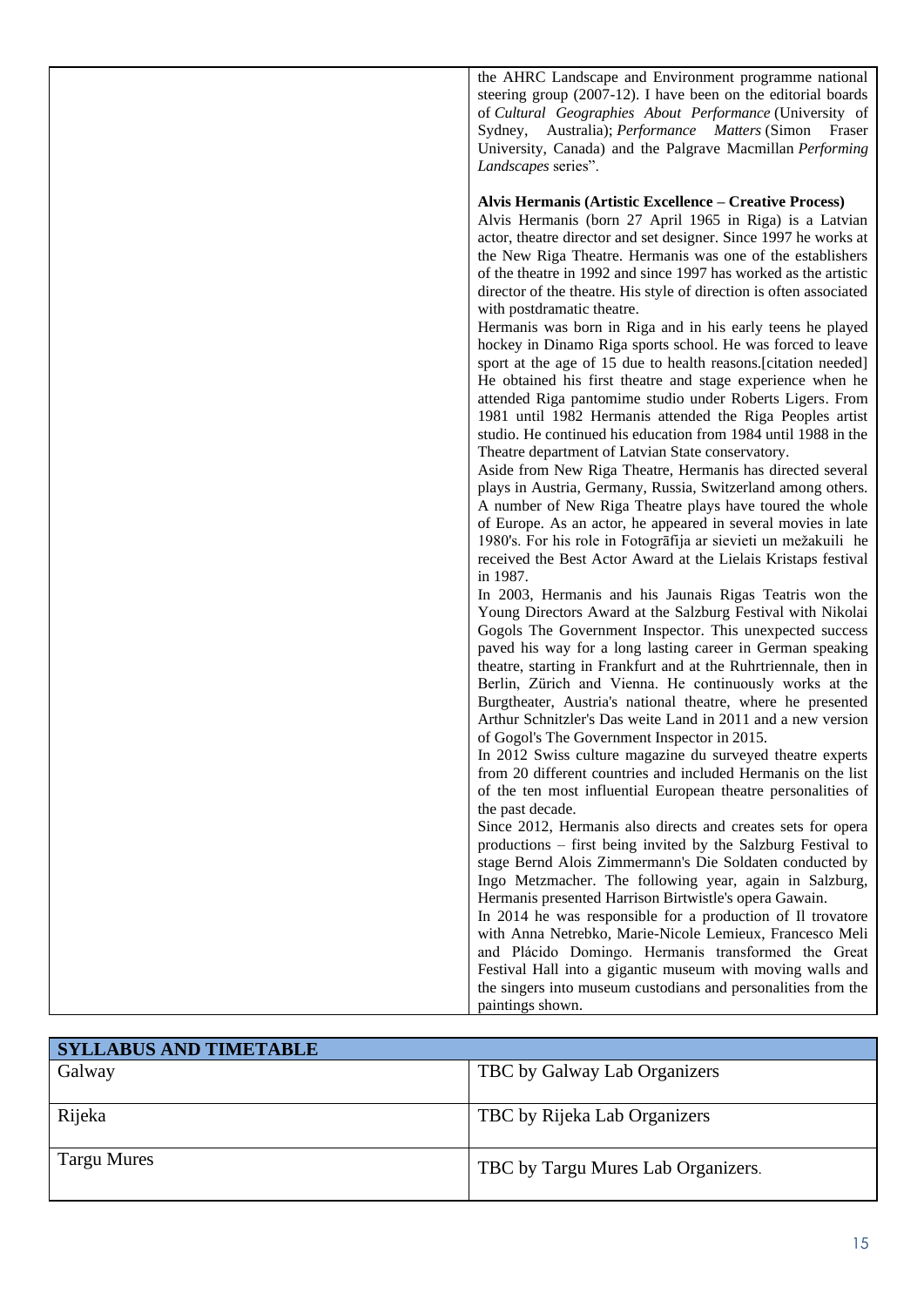# **BASIC REFERENCES/BOOK LIST FOR LABS CURRICULA**

First References are the Desk Research (ppt) and Mapping developed during WP1 of MAM and attached to this Curriculum plan report.

Additional essential bibliography as follow. Considering the inter- and cross-disciplinary of the Labs and the different focuses (artistic excellence, audience and business), it has been preferred to realize one list. Many sources can refer, indeed, to one or more areas.

- Baxter L., 'From Luxury to necessity. The changing role of qualitative research in the arts', in D. O'Reilly, F. Kerrigan (eds.), *Marketing the Arts*, Routledge, London-New York, 2010, pp. 121-140.
- Bishop C., *Artificial Hells: Participatory Art and the Politics of Spectatorship*, Verso, London-New York, 2012.
- Bordieu P., *The Field of Cultural Production: Essays on Art and Literature*, Columbia University Press, New York, 1984 (and following editions).
- Brauneck M., *Independent Theatre in Contemporary Europe: Structures, Aesthetics, Cultural Policy*, Transcript, Bielefeld, 2017.
- Carbone L. P., Haeckel S.H., *Engineering Customer Experiences*, Marketing Management, Vol. 3, No. 3, 1994, pp. 8-19.
- Causey M., Theatre and Performance in Digital Culture, Routledge, London-New York, 2007
- Cremona V.A., Eversmann P., Van Maanen H., Sauter W., Tulloch J. (eds.),*Theatrical Events. Border, Dynamics, Frames*, Rodopi, Amsterdam-New York, 2004.
- De Masi D., *La fantasia e la concretezza. Creatività individuale e di gruppo*, Rizzoli, Milano, 2003.
- De Masi D., *Ozio Creativo*, Rizzoli, Milano, 2000.
- De Masi D., *Una semplice rivoluzione. Lavoro, ozio, creatività: nuove rotte per una società smarrita*, Rizzoli, Milano, 2016.
- De Vereaux C. (ed.), *Arts and Cultural Management: Sense and Sensibilities in the State of the Field*, Routledge, London-New York, 2019.
- Eversmann P.G.F., *The experience of the theatrical event*, in Cremona V.A., Eversmann P., Van Maanen H., Sauter W., Tulloch J. (eds.),*Theatrical Events. Border, Dynamics, Frames*, Rodopi, Amsterdam-New York, 2004, p.139-174.
- Fischer-Lichte E., Wihstutz B., *Transformative Aesthetic*s. Routledge, London-New York, 2018.
- Hansen L.E., *Behaviour and attitude. The Theatre Talks method and audience development*, International Journal of Cultural Policy e-pub. ahead of print, 2014a.
- Hansen L.E., *The democratic potential of Theatre Talks*', Nordic Theatre Studies, 25, 2014b pp. 10- 21.
- Hazelwood E., Lawson R., Aitken R., *An essential guide to audience development*, Marketing Intelligence & Planning, Vol. 27 Issue: 6, 2009, pp.789-804
- Hoogenboom M., Karschnia A., *NA(AR) HET THEATER - after theatre?*, Supplements to the international conference on postdramatic theatre, Amsterdam 2007,
- Jürs-Munby K., Carroll J., Steve G., *Postdramatic Theatre and the Political: International Perspectives on Contemporary Performance*, Methuen Drama, London, 2018.
- Kawashima, *Beyond the Division of Attenders vs. Non-attenders: a study into audience development in policy and practice*, Centre for Cultural Policy Research (University of Warwick), Warwick, 2000.
- Labaronne L., *Performance Measurement and Evaluation in Arts Management: A Meta-Synthesis*. Zeitschrift für Kulturmanagement, Zurich, 2017.
- Lehmann H.-T., *Postdramatic Theatre*, Translated and with an introduction by Karen Jürs-Munby. London and New York: Routledge, 2006.
- Lindelof A., *Audience Development and its Blind Spot*, International Journal of Cultural Policy, vol 21(2), 2015, pp. 200-218.
- Lindelof A.L., Hansen L.E., *Talking about theatre: Audience development through dialogue*, Particip@tion, Vol. 12, Issue 1, May 2015.